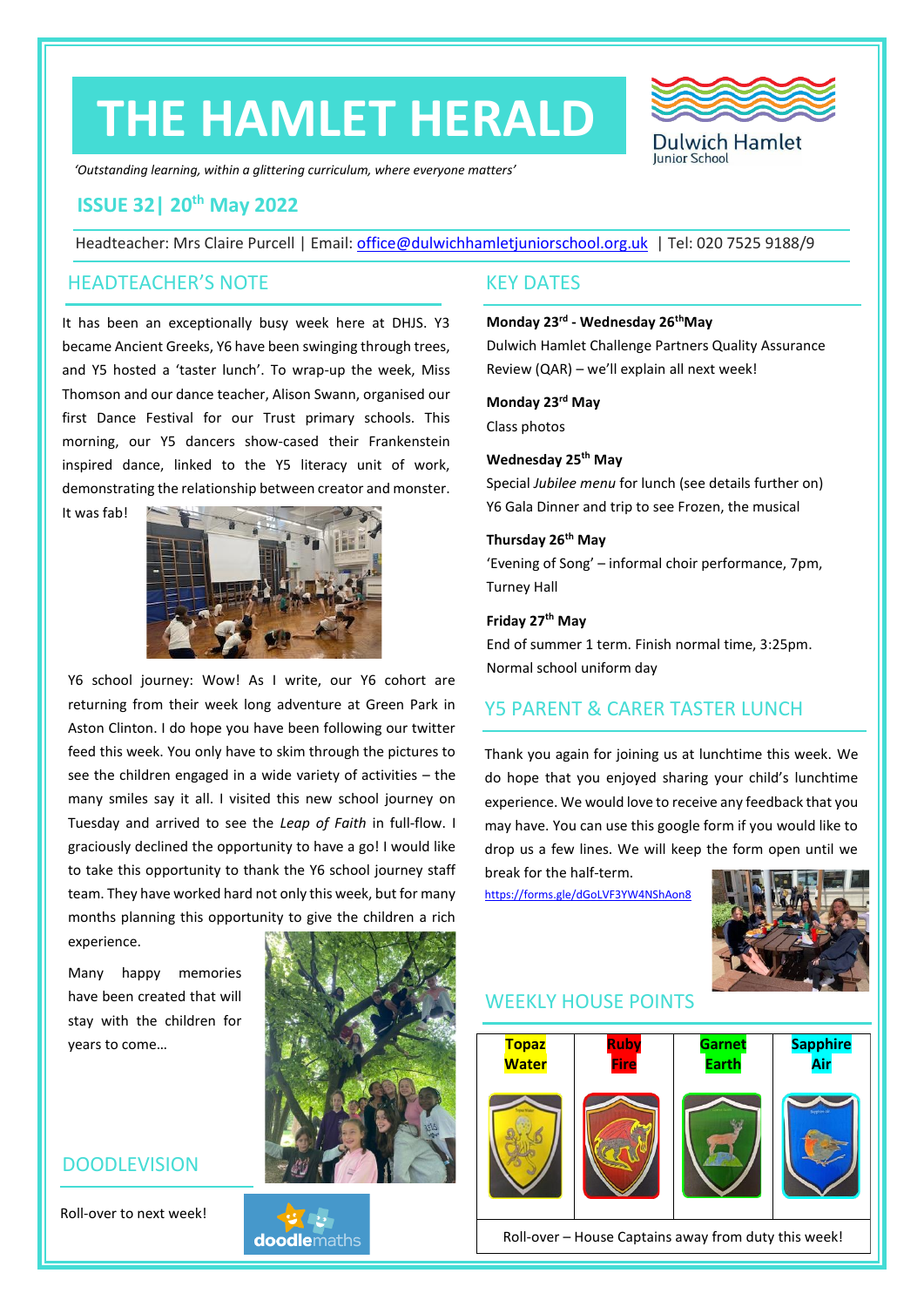#### PTA UPDATE

#### **Hamlet Family Disco raised an outstanding £4000 for the school!!!**

What a night was had by all! The PTA are enormously grateful to everyone for helping us put on this event. Massive round of applause for DJ Whizz - fabulous dance tunes getting so many of you on the dance floor and up on stage at the end!

Thank you parents for buying tickets. HUGE thank you to our volunteers on front entrance, on bar, hairspray, food stalls, setup and clean-up duties - you know who you are and we are so grateful. If you have any photos to share, please email the PTA.

#### **Summer Fair is on Saturday 18th June 12:30- 3pm.**

Class reps will have posted in WhatsApp groups regarding your allocated class group stall for the fair- if you are unsure please don't hesitate to contact the PTA. Please volunteer if you can, either setting up or on a stall. Posters will go up shortly , there are lots of fun stalls planned alongside family favourites. So put the date in your diary and come along and enjoy the fun!

### TCSET SPRING MAGAZINE

The latest issue of The Charter Magazine is out now, our regular review of the exciting work happening in our family of schools across the Trust - available to read online [HERE.](https://online.flippingbook.com/view/813035296/)

This issue includes an in depth look at some of the fantastic music that is happening our Trust, including reports on some of the first live performances since Covid restrictions were lifted. We also have features on art, reading and careers together with a roundup of some of the amazing and varied events and activities in each of our schools.

The magazine is a celebration of the creativity and fun that all our staff and pupils work hard on during the year, and we hope that you enjoy reading about it as much as we enjoyed pulling the stories together. We always welcome feedback, so if you have any comments about the Magazine or any other Trust matters, please do get in touch by emailing info@tcset.org.uk

**Cassie Buchanan CEO - The Charter Schools Educational Trust**









#### BOOK SIGINING OPPORTUNITY!

Jacqueline Wilson will be signing copies of her new book, 'The Magic Faraway Tree' on Monday 30th May at 3pm. This is an extremely rare opportunity to meet an incredibly popular author. Entry is by ticket only and these can be booked on the website <https://www.village-books.co.uk/events/>

Do go along, support our fantastic local bookshop and get yourself a special signed copy of Jacqueline's latest book!